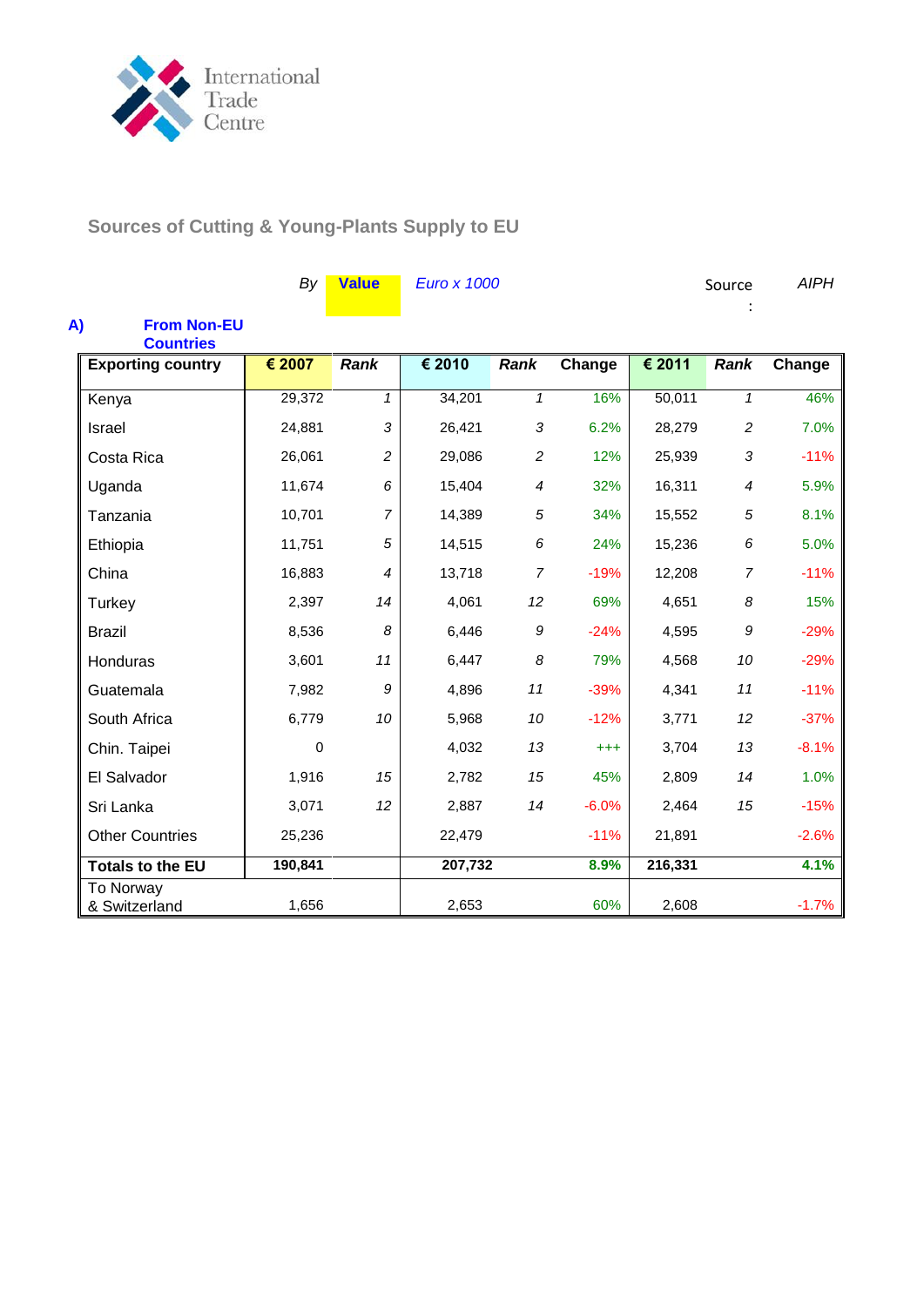

| B)<br><b>From EU</b><br><b>Countries</b> | By      | <b>Value</b>   | Euro x<br>1000 |                  |         |             |                |         |
|------------------------------------------|---------|----------------|----------------|------------------|---------|-------------|----------------|---------|
| <b>Exporting country</b>                 | € 2007  | Rank           | € 2010         | <b>Rank</b>      | Change  | € 2011      | <b>Rank</b>    | Change  |
| Netherlands                              | 117,901 | $\mathbf{1}$   | 140,121        | $\mathbf{1}$     | 19%     | 156,642     | $\mathbf{1}$   | 12%     |
| Germany                                  | 59,236  | $\overline{c}$ | 70,901         | $\overline{c}$   | 20%     | 76,683      | $\overline{c}$ | 8.2%    |
| Belgium/Luxemburg                        | 18,294  | $\sqrt{3}$     | 14,786         | 3                | $-19%$  | 14,701      | 3              | $-0.6%$ |
| Denmark                                  | 16,902  | $\overline{4}$ | 14,013         | 4                | $-17%$  | 11,585      | 4              | $-17%$  |
| Italy                                    | 9,775   | 6              | 10,624         | 5                | 8.7%    | 11,391      | 5              | 7.2%    |
| <b>EU-Others</b>                         | 5,225   | 9              | 9,126          | 6                | 75%     | 10,509      | 6              | 15%     |
| Spain                                    | 10,992  | 5              | 7,385          | $\overline{7}$   | $-33%$  | 7,322       | $\overline{7}$ | $-0.9%$ |
| Poland                                   | 7,233   | 8              | 3,302          | 10               | $-54%$  | 6,161       | 8              | 87%     |
| France                                   | 8,036   | $\overline{7}$ | 6,666          | $\boldsymbol{6}$ | $-17%$  | 4,747       | 9              | $-29%$  |
| United Kingdom                           | 5,061   | 10             | 4,654          | 9                | $-8.0%$ | 4,544       | 10             | $-2.4%$ |
| <b>Czech Republic</b>                    | 94      | 15             | 165            | 15               | 76%     | 1,572       | 11             | 853%    |
| Hungary                                  | 829     | 11             | 2,101          | 11               | 153%    | 1,212       | 12             | $-42%$  |
| Sweden                                   | 221     | 13             | 973            | 13               | 340%    | 1,205       | 13             | 24%     |
| Austria                                  | 582     | 12             | 1,153          | 12               | 98%     | 1,002       | 14             | $-13%$  |
| Finland                                  | 211     | 14             | 308            | 14               | 46%     | 277         | 15             | $-10%$  |
| Other countries                          | 0       |                | $\mathbf 0$    |                  |         | $\mathbf 0$ |                |         |
| <b>Total to the EU</b>                   | 260,592 |                | 286,277        |                  | 9.9%    | 309,552     |                | 8.1%    |
| To Norway<br>& Switzerland               | 6,165   |                | 12,953         |                  | 110%    | 17,921      |                | 38%     |

\* The Netherlans' export includes significant share of re-exported flowers, originated from other countries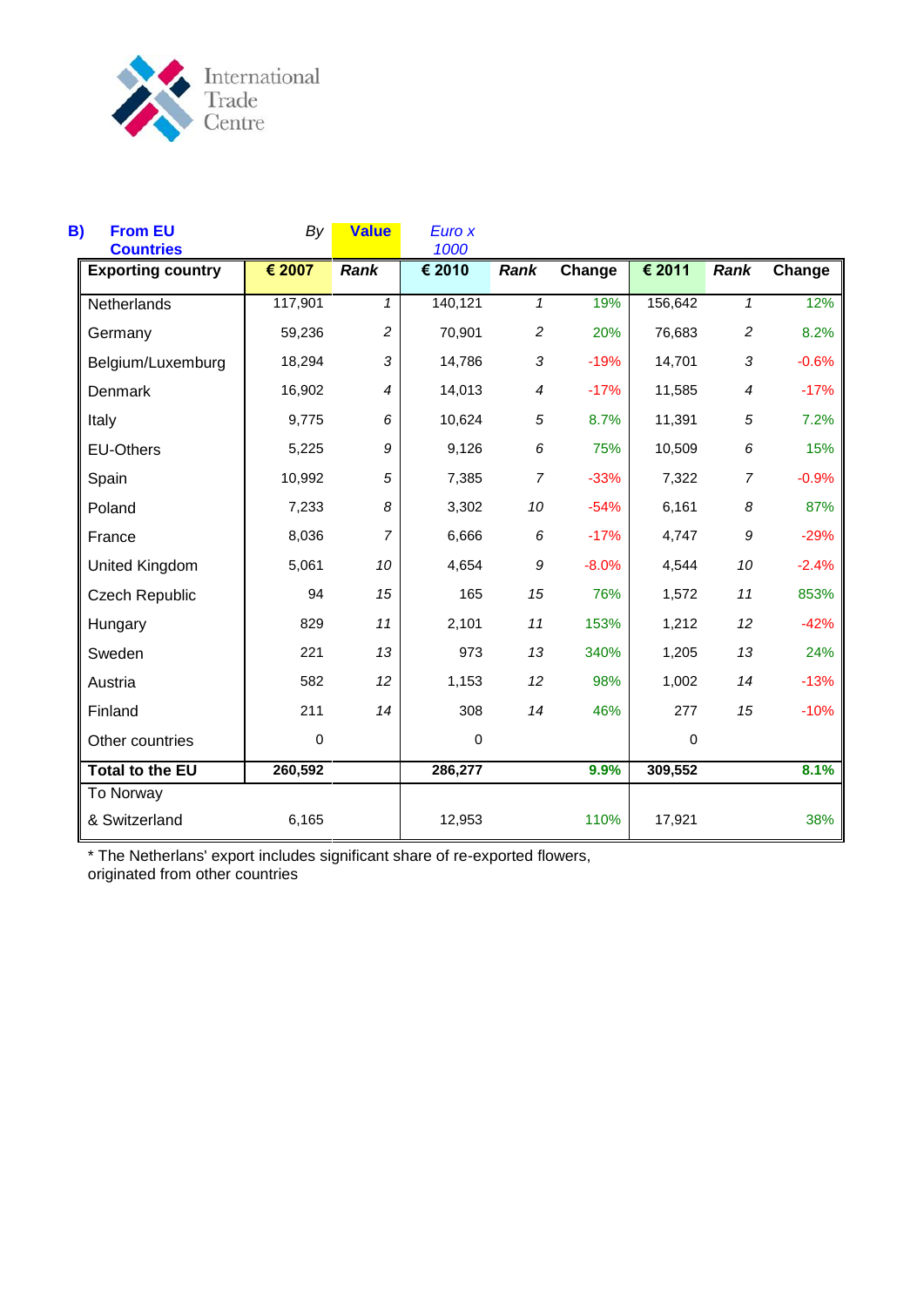

## *By* **Volume** *Units x 1000*

# **C) From Non-EU**

| <b>Countries</b>         |             |                |             |                |          |        |                  |          |
|--------------------------|-------------|----------------|-------------|----------------|----------|--------|------------------|----------|
| <b>Exporting country</b> | € 2007      | <b>Rank</b>    | € 2010      | Rank           | Change   | € 2011 | Rank             | Change   |
| Costa Rica               | 23,653      | $\mathbf{1}$   | 24,403      | $\mathcal I$   | 3.2%     | 23,648 | $\mathcal I$     | $-3.1%$  |
| China                    | 10,306      | $\overline{c}$ | 5,184       | $\overline{c}$ | $-50%$   | 4,941  | $\overline{c}$   | $-4.7%$  |
| Honduras                 | 2,201       | 4              | 5,163       | 3              | 135%     | 3,473  | 3                | $-33%$   |
| Kenia                    | 1,717       | $\overline{7}$ | 1,969       | 5              | 15%      | 3,135  | $\boldsymbol{4}$ | 59%      |
| Guatemala                | 5,879       | 3              | 2,361       | 4              | $-60%$   | 2,259  | 5                | $-4.3%$  |
| Tanzania                 | 1,067       | 11             | 1,321       | 9              | 24%      | 1,477  | 6                | 12%      |
| Uganda                   | 1,182       | 10             | 1,337       | 8              | 13%      | 1,426  | $\overline{7}$   | 6.7%     |
| El Salvador              | 1,916       | 5              | 1,338       | $\overline{7}$ | $-30%$   | 1,377  | 8                | 2.9%     |
| Chin. Taipei             | 765         | 13             | 1,401       | 6              | 83%      | 1,319  | 9                | $-5.9%$  |
| Ethiopia                 | 769         | 12             | 984         | 11             | 28%      | 1,067  | 10               | 8.4%     |
| Israel                   | 1,238       | 8              | 952         | 12             | $-23%$   | 955    | 11               | 0.3%     |
| Sri Lanka                | 1,845       | 6              | 1,112       | 10             | $-40%$   | 554    | 12               | $-50%$   |
| Turkey                   | $\pmb{0}$   |                | 611         | 13             | $^{+++}$ | 541    | 13               | $-11%$   |
| Thailand                 | $\Omega$    |                | $\mathbf 0$ |                |          | 389    | 14               | $^{+++}$ |
| <b>USA</b>               | $\mathbf 0$ |                | $\mathbf 0$ |                |          | 276    | 15               | $^{+++}$ |
| <b>Other Countries</b>   | 4,859       |                | 3,671       |                | $-24%$   | 1,973  |                  | $-46%$   |
| <b>Totals to the EU</b>  | 57,397      |                | 51,807      |                | $-10%$   | 48,811 |                  | $-5.8%$  |
| To Norway                |             |                |             |                |          |        |                  |          |
| & Switzerland            | 56          |                | 143         |                | 155%     | 183    |                  | 28%      |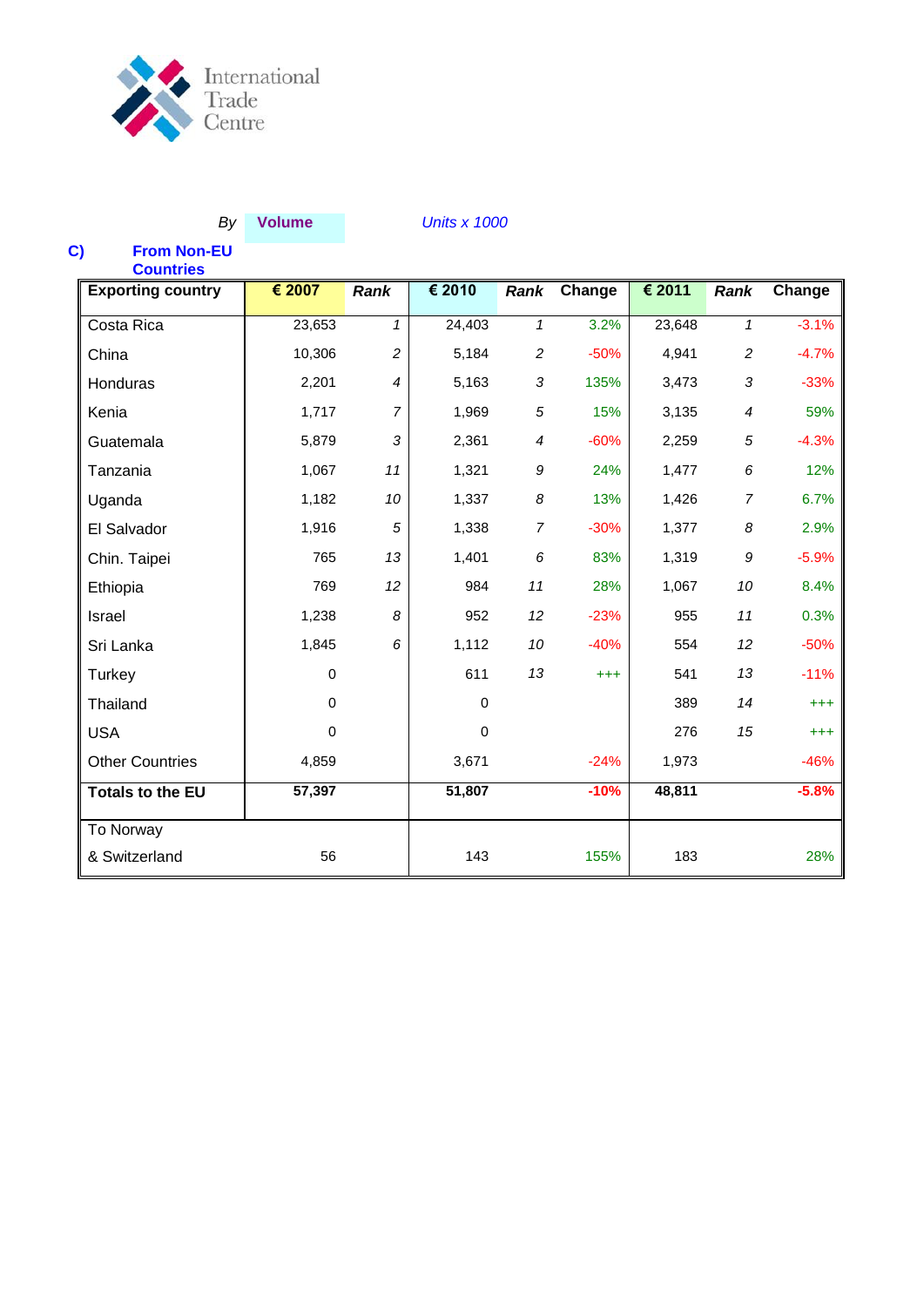

| D)<br><b>From EU</b><br><b>Countries</b> |        | <b>Volume</b>  |        |                | <b>Units x 1000</b> |           |                  |         |
|------------------------------------------|--------|----------------|--------|----------------|---------------------|-----------|------------------|---------|
| <b>Exporting country</b>                 | € 2007 | <b>Rank</b>    | € 2010 | <b>Rank</b>    | Change              | € 2011    | Rank             | Change  |
| Netherlands*                             | 22,622 | $\mathbf{1}$   | 33,032 | $\mathbf{1}$   | 46%                 | 36,212    | $\mathbf{1}$     | 9.6%    |
| Germany                                  | 9,022  | $\overline{c}$ | 10,871 | $\overline{c}$ | 20%                 | 10,082    | $\overline{c}$   | $-7.3%$ |
| Belgium/Luxemburg                        | 5,541  | $\sqrt{3}$     | 8,471  | $\mathfrak{Z}$ | 53%                 | 8,425     | 3                | $-0.5%$ |
| Italy                                    | 4,252  | 4              | 3,219  | 5              | $-24%$              | 3,329     | 4                | 3.4%    |
| Poland                                   | 2,623  | $\overline{7}$ | 1,212  | 8              | $-54%$              | 2,226     | $\sqrt{5}$       | 84%     |
| Spain                                    | 2,959  | 5              | 3,308  | 4              | 12%                 | 1,772     | 6                | $-46%$  |
| Denmark                                  | 2,653  | 6              | 1,784  | 6              | $-33%$              | 1,467     | $\overline{7}$   | $-18%$  |
| France                                   | 2,464  | 8              | 1,661  | $\overline{7}$ | $-33%$              | 1,076     | 8                | $-35%$  |
| <b>EU-Others</b>                         | 1,021  | 10             | 841    | 9              | $-18%$              | 926       | $\boldsymbol{g}$ | 10%     |
| United Kingdom                           | 1,076  | 9              | 611    | 10             | $-43%$              | 793       | 10               | 30%     |
| Austria                                  | 59     | 13             | 256    | 12             | 334%                | 236       | 11               | $-7.8%$ |
| Hungary                                  | 195    | 11             | 383    | 11             | 96%                 | 205       | 12               | $-46%$  |
| <b>Czech Republic</b>                    | 14     | 15             | 27     | 15             | 93%                 | 92        | 13               | 241%    |
| Sweden                                   | 167    | 12             | 136    | 13             | $-19%$              | 86        | 14               | $-37%$  |
| Finland                                  | 23     | 14             | 59     | 14             | 157%                | 51        | 15               |         |
| <b>Other Countries</b>                   | 1      |                | 0      |                |                     | $\pmb{0}$ |                  |         |
| <b>Total to the EU</b>                   | 54,692 |                | 65,867 |                | 20%                 | 66,977    |                  | 1.7%    |
| To Norway                                |        |                |        |                |                     |           |                  |         |
| & Switzerland                            | 1,819  |                | 3,164  |                | 74%                 | 4,683     |                  | 48%     |

\* The Netherlans' export includes significant share of re-exported flowers, originated from other countries